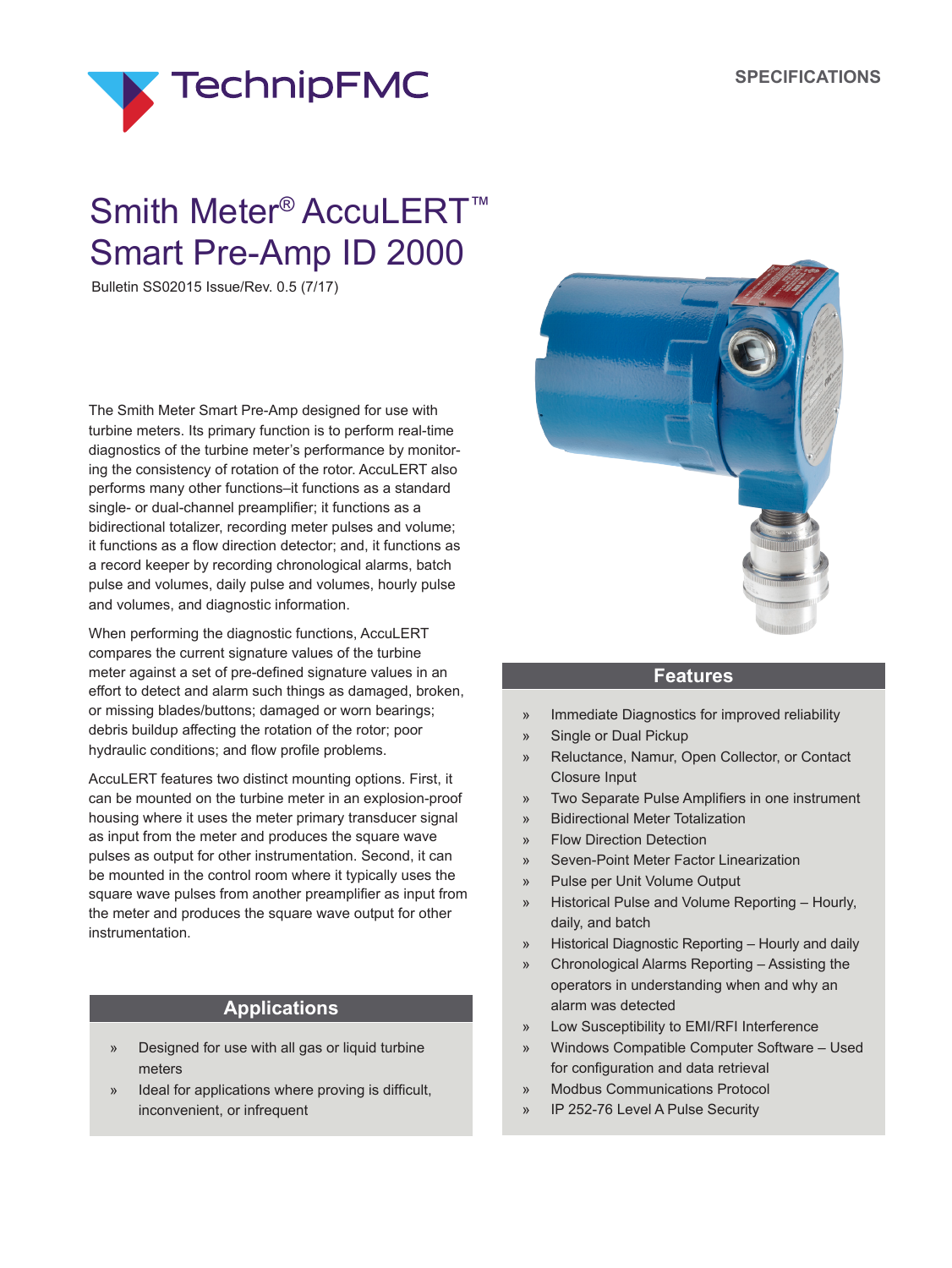## **Specifications**

#### **DC Power**

10-24 Vdc ±10% Switch: 5-36 Vdc. Current Consumption: Less than 100 mA at 24 volts.

#### **Input Sensitivity**

Adjustable gain settings 50 mVp-p @ 25°C and 10 Hz minimum.

#### **Input Signal**

Preamplifier: Sinusoidal, no dc offset, 10,000 Hz maximum. Diagnostic: Sinusoidal, no dc offset, 4,500 Hz maximum. Square wave contact/open collector, no dc offset, 24 Vp-p (max.), 4,500 Hz (max.). Namur as per Section 5 of EN 60947-5-6:2001.

#### **Input Impedance**

Greater than 80k Ω.

#### **Status Inputs**

Type: One 4.7k Ω resistor in series with isolator diode. Input Voltage Range: 4-36 Vdc. Pickup Voltage: 4 Vdc maximum. Drop-Out Voltage: 2 Vdc maximum. Current: 10 mA maximum. Common Mode: ±250 Vdc to chassis ground. Transient Protection: 39 volt zener diodes.

#### **Electrical Outputs**

**Pulse Output**: *See the table below for normal minimum voltages.*

| <b>Conditions</b>                      | <b>Output Signal</b>              |
|----------------------------------------|-----------------------------------|
| +12 Vdc input power, no load           | +10 volts <sub>peak</sub> minimum |
| +12 Vdc input power, 270 $\Omega$ load | +7 volts $_{\text{peak}}$ minimum |
| +24 Vdc input power, no load           | +21 volts <sub>peak</sub> minimum |
| +24 Vdc input power, 270 $\Omega$ load | +17 volts <sub>peak</sub> minimum |

#### **Pulse Duration**

Duty cycle range 30/70 to 70/30. Maximum input frequency not to exceed 10,000 Hz.

#### **Switch Outputs**

Type: Two open-collector transistors. Voltage Range: 6-36 Vdc. Load Current: 50 mA @ 24 Vdc, 100 mA @ 12 Vdc. Common Mode: ±250 Vdc to chassis ground.

Transient Protection: 39 volt zener diodes across Darlington transistors.

## **Environmental**

**Ambient Operating Temperature** -40°F to 158°F (-40°C to 70°C)1 .

**Ambient Storage Temperature**

-40°F to 185°F (-40°C to 85°C).

**Humidity** 0 to 95% non-condensing.

## **Communications**

#### **General**

Configuration: Switch selectable between EIA-485 and EIA-232. Data Rates: Programmable to asynchronous data rates of 1200, 2400, 4800, 9600 or 19,200 bps. Data Format: One start bit, one stop bit, programmable, seven or eight data bits – even, odd, or no parity. Data Structure: Modicon Modbus protocol with two modes of transmission (ASCII or RTU).

#### **EIA-232**

Configuration: Three-wire (Tx, Rx, Gnd); non-multi-drop. Transient Protection: 60V (bd) bidirectional transorbs across Tx and Rx lines. 1.5 kV maximum.

#### **EIA-485**

Configuration: Half duplex; jumper selectable. Termination: Switch selectable 120 Ω termination resistors for multi-drop capabilities.

Transient Protection: 60V (bd) bidirectional transorbs across Tx lines and across Rx lines, 1.5 kV maximum.

## **Electrical Approvals (Explosion Proof Version Only)**

Instruments supplied in Explosion Proof/Flame Proof Instrument Housing: It is the design intention that the housing is to be directly coupled to a turbine meter with Explosion Proof/ Flame Proof pick-up bosses.

**UL/CUL, Listed 557 N:** Class I, Groups C & D; Class I, Zone I, Zone I, Group IIB; Class I, Zone I, AExd IIB T6 IP66; UNL-UL ENCL. 4, CNL-CSA ENCL. 4; Tamb -40°C to +70°C.

**PTB 10 ATEX 1039X/IEC Ex PTB 10.0052X:** Ex d IIC T6 Tamb -40°C to +70°C IP66.

<sup>&</sup>lt;sup>1</sup> For operation below -20°C, use 24 Vdc power only.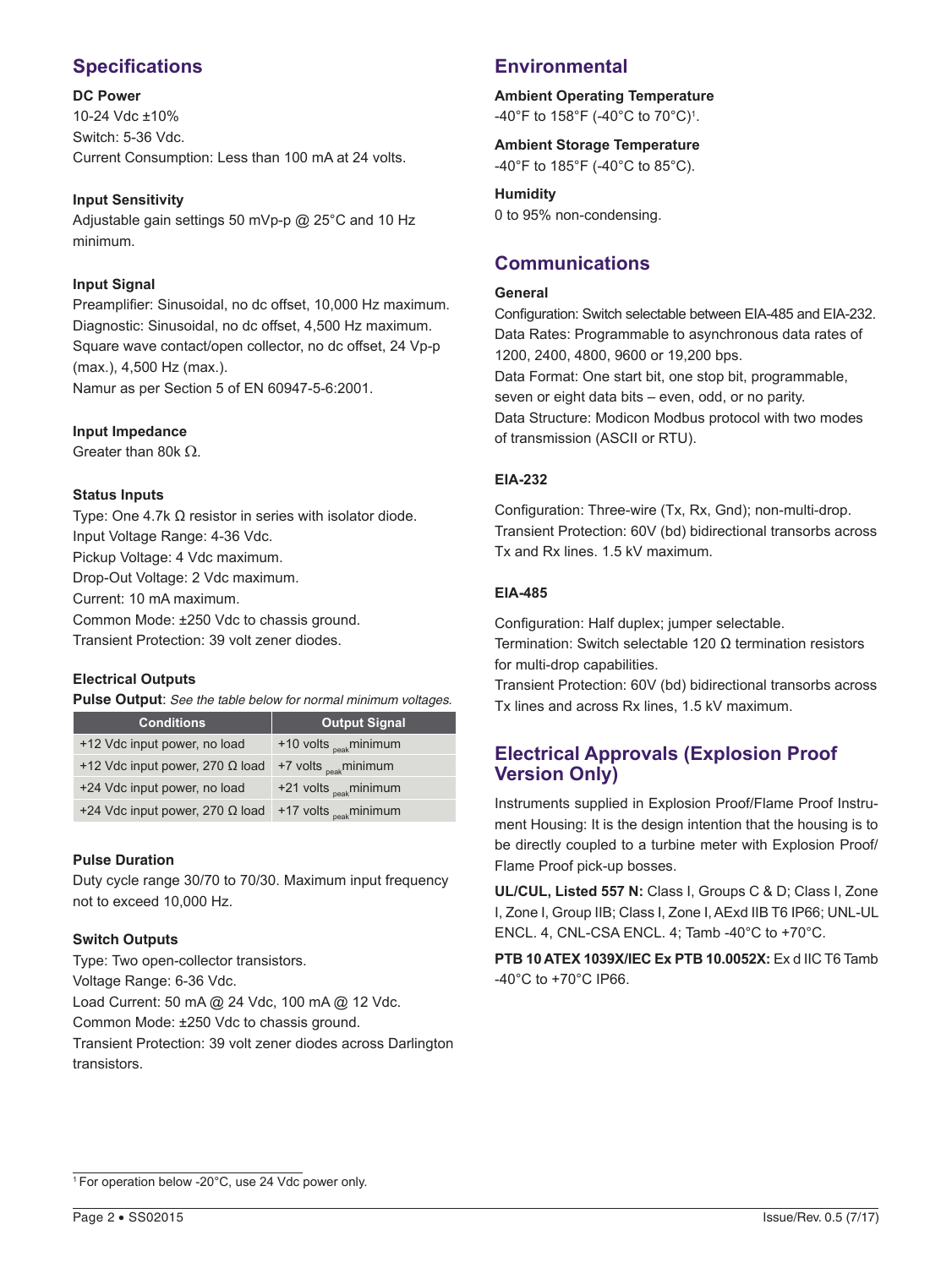#### **Essential Health and Safety Requirements**

**EN/IEC 60079-0:** Electrical apparatus for potentially explosive atmospheres – General requirements.

**EN/IEC 60079-1:** Electrical apparatus for potentially explosive atmospheres – Flameproof enclosures "d".

**EN 60529:** Degrees of protection provided by enclosures (IP code).

**EMC Compliance:** (by Council Directive 2004/108/EC)

**Electromagnetic Emissions:** EN61000-6-3.

**Electromagnetic Immunity:** EN 55022.

**IEC 61000-4-2:** Electrostatic Discharge (ESD), Level 3+ (8.0 kV by contact, 12 kV by air).

**IEC 61000-4-3:** Radiated Electromagnetic Field, Level 3 (10 V/m)

**IEC 61000-4-4:** Electrical Fast Transient (Burst), Level 2 (1 kV)

**IEC 61000-4-5:** Electrical High Energy Pulses (Surge), Installation Class 3, Criterion B

**Instruments Supplied in DIN Rail Housings (No Electrical Safety Approvals):** When the AccuLERT is supplied in a General Purpose housing, it must be installed in a suitable enclosure to protect it from the environment.

**Note:** If interfacing to a Turbine Meter that is not rated Explosion Proof Flame Proof but rather Intrinsic Safe, then an approved Intrinsic Safe barrier must be used according to the manufacturer's control drawing between the meter sensing device and the AccuLERT.

## **Signal Cable**

| <b>Distance</b>          | <b>Wire Size</b> | <b>Resistance/Foot</b>   |
|--------------------------|------------------|--------------------------|
| Up to 2,400 ft/ (731 m)  | #20 AWG          | 0.010150 $\Omega$ /ft.   |
| Up to 3,800 ft/ (1158 m) | #18 AWG          | 0.006385 $\Omega$ /ft.   |
| Up to 6,000 ft/ (1828 m) | #16 AWG          | $0.004016$ $\Omega$ /ft. |

#### **Notes:**

1. Cable loop resistance should be limited to 50 Ω maximum. 2. Cable loop resistance =  $2 \times$  cable length (ft)  $\times$  cable resistance (Ω/ft).

## **Ordering Information**

A complete model number should be specified when ordering the AccuLERT Model ID 2000.

## **AccuLERT Modeling**

**ID2000 ̶ XU**

| <b>Modeling Designation</b> | <b>Housing/Approvals</b>        |
|-----------------------------|---------------------------------|
| $ID 2000 -$                 | $XC - ATEX / IEC Ex Centified$  |
| AccuLERT ID 2000            | $XU - UL/CUL$                   |
|                             | <b>GP</b> – General Purpose Din |
|                             | Rail Housing, No Approvals      |

### **Wiring Diagram**

#### **Connector J1**

- 1 DC Power Supply (+)
- 2 Common
- 3 Preamp Output #1(+)
- 4 Preamp Output #2 (+)
- 5 Preamp Input #1 (-)
- 6 Preamp Input #1  $\langle \cdot \rangle$  Leading for Dual Input
- 7 Preamp Input #2 (-) 8 - Preamp Input #2 (+) Lagging for Dual Input
- 9 Status In (+)
- 10 Status In (-)
- 11 Switch Out #1 (+)
- 12 Switch Out Common
- 13 Switch Out #2 (+)
- 14 RS-232 Rx/485 (-)
- 15 RS-232 Rx/485 (-)
- 16 RS-232 GND

**Terminal Connections**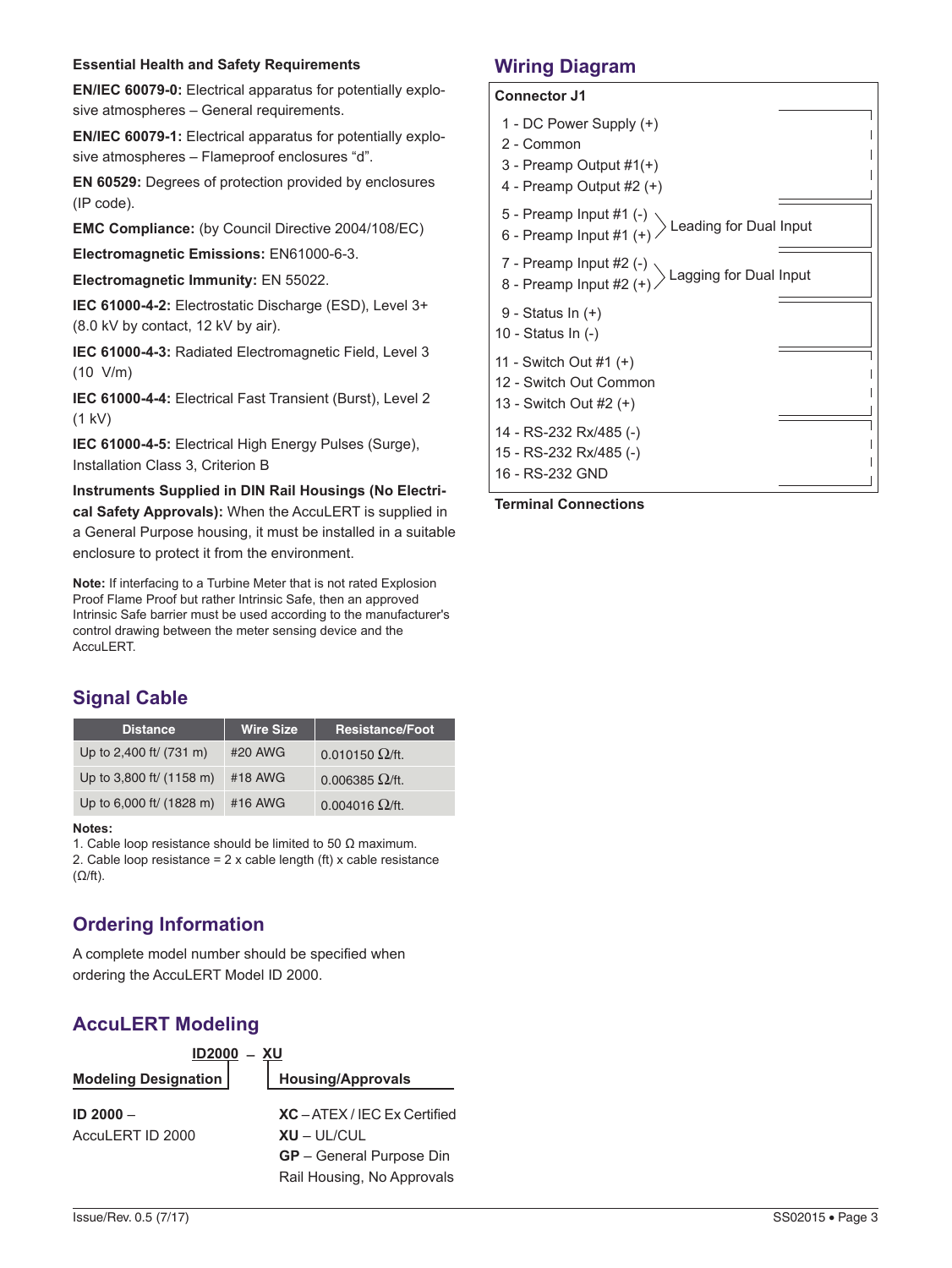## **Dimensions**

Inches (mm)



**Dimensional Outline**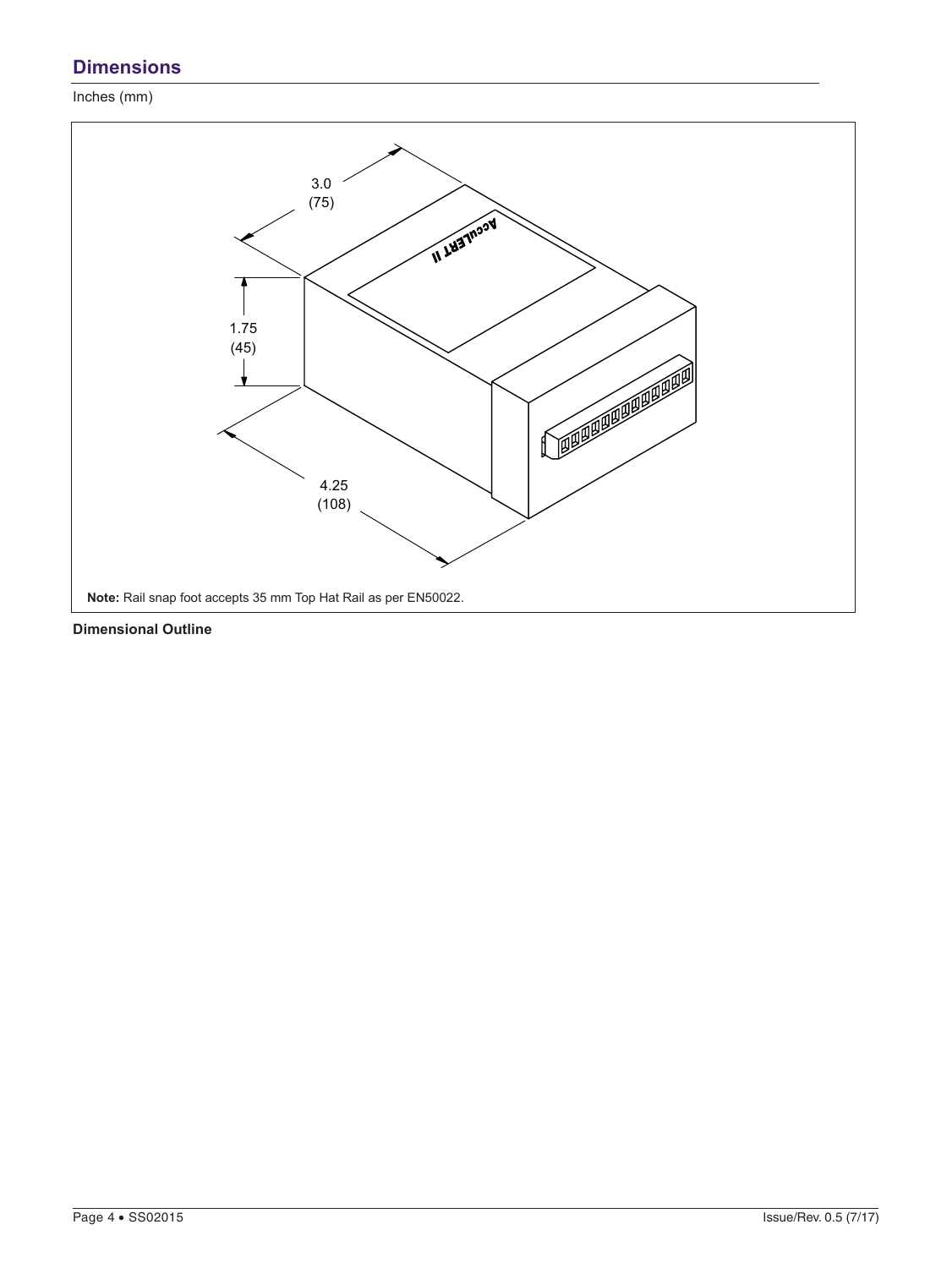

**Housing Dimensions**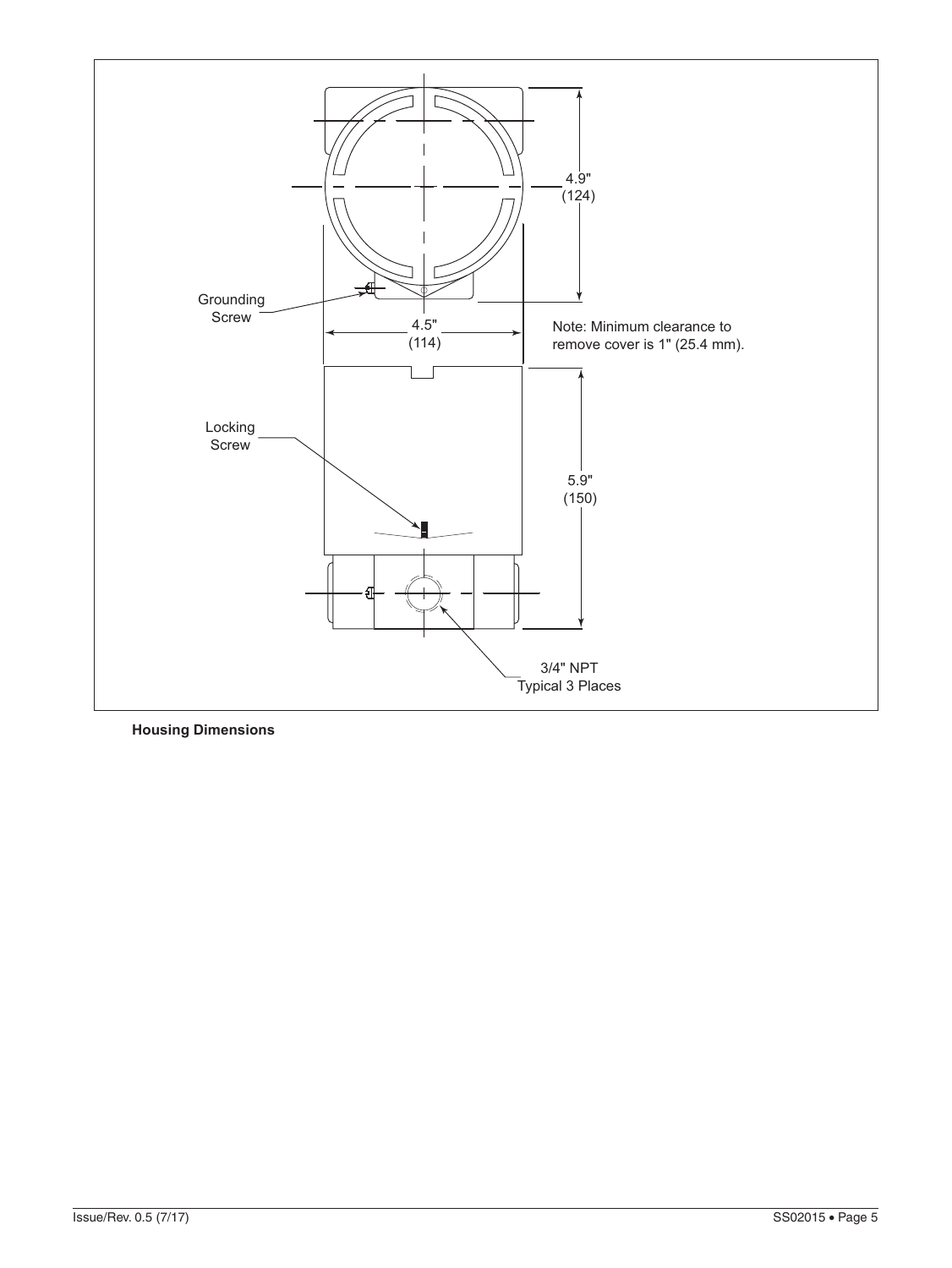

**Factory-Mounted Envelope Dimensions for 150# Flanged Meter with Single Coil Pickup**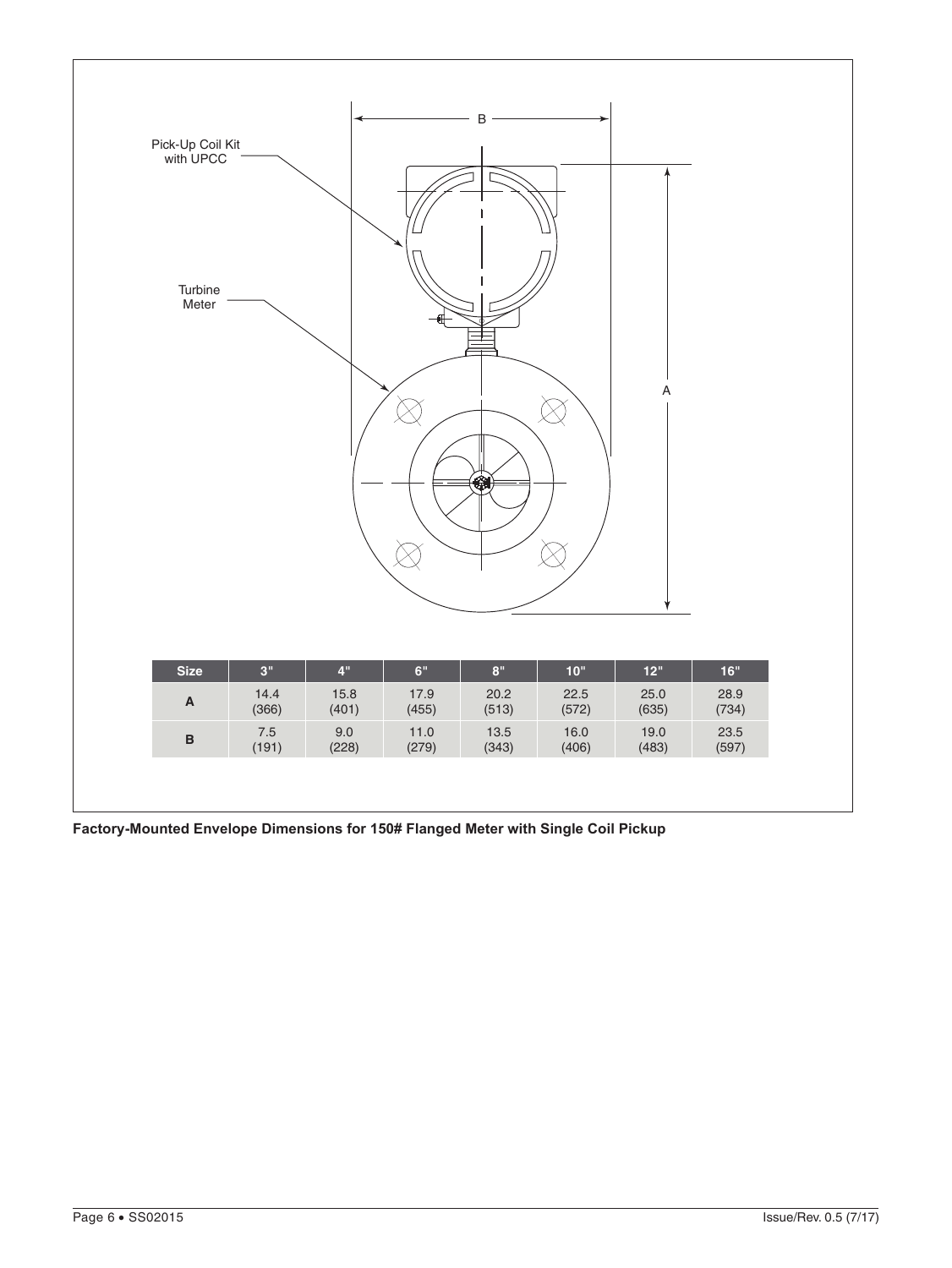

**Factory-Mounted Envelope Dimensions for 150# Flanged Meters with Dual Pick-Up Coil**